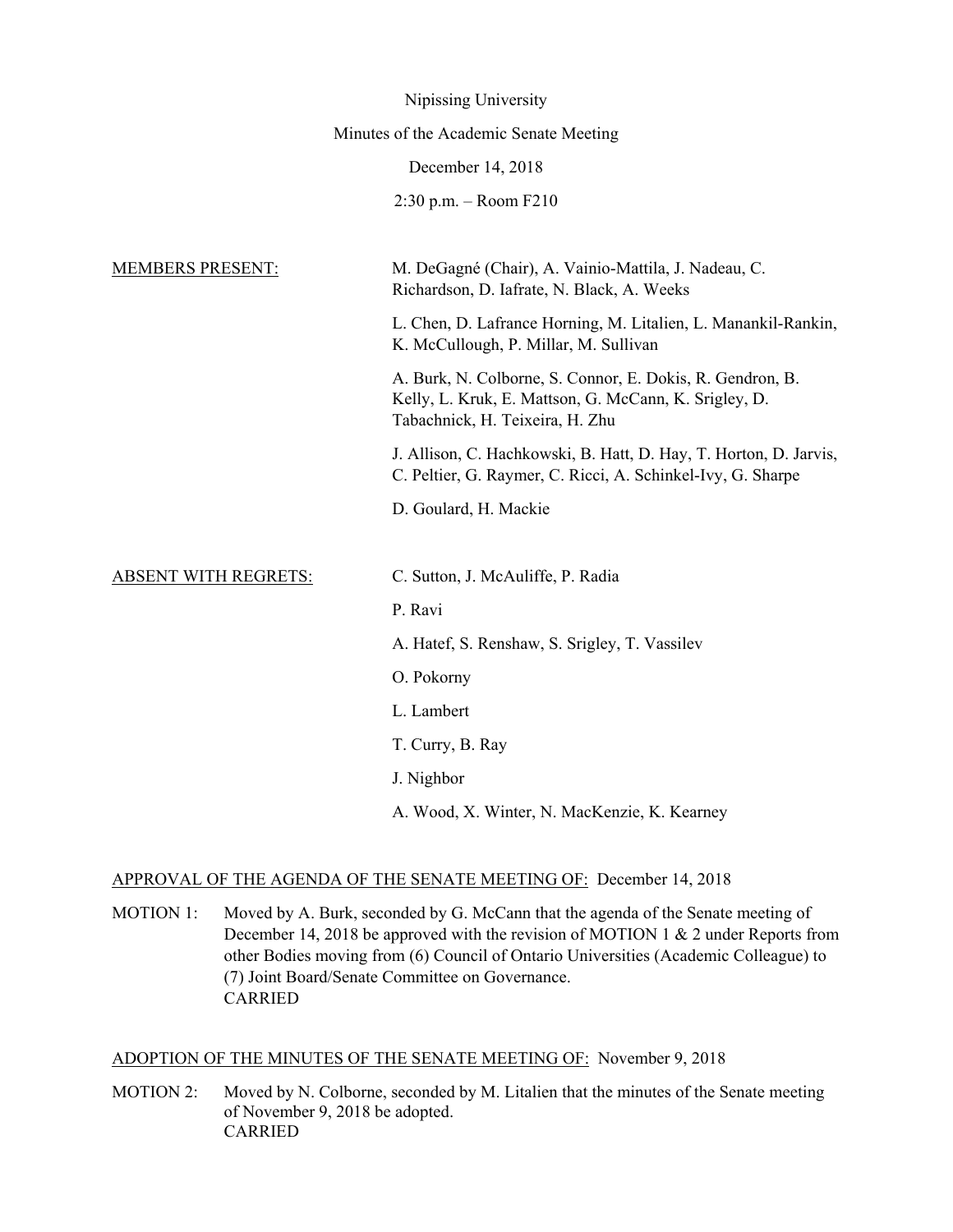#### REPORTS FROM OTHER BODIES

The President provided updates on recently attended events including the Board of Governors Retreat where the Strategic Plan and discussion of an outdoor classroom took place. The All Canadian Breakfast to acknowledge our student athletes who are also high achievers took place and was well attended. The President also wished to acknowledge and congratulate the volunteers (students, faculty and staff) from our Student Caller Campaign who have placed hundreds of calls per night and have already raised over \$10,000 from our generous alumni. The great success of our Economic Impact Study making the connection between NU and the community was recently announced in partnership with NUSU and some of our strategic partners at City Hall. The study took six months to complete with KPMG and recognizes \$130 million of economic activity that the University generates, as well as the \$70 million NU budget that is spent in the community. The Study is available at: www.nipissingu.ca/economicimpact

The Provost provided an update from the recently attended Alliance of Canadian Comprehensive Research Universities (ACCRU) meeting. ACCRU brings together small and medium sized universities from across Canada and it strives to be the voice to discuss the challenges and issues that small universities face. A presentation from the Royal Society of Canada was made and a website that promotes the work of new faculty members was recently launched. Please contact the Provost if you wish to engage in or require further information. The Provost advised of a recent announcement regarding emerging scholars in international, high risk and, collaborative research which includes support for experiential and interdisciplinary learning. The Research Office will put forth further information. She also informed that the search is on for a made in Canada solution to aid the promotion of women in sciences, and that future articulation of equity inclusion of faculty and student research will be required for Tri-Council funding. The Provost advised that the IQAP protocol was submitted to Quality Council and that we anticipate a response in the New Year. The Provost was pleased to report and offer congratulations to the following recipients of the 2019-20 Research Achievement Awards: Dr. Barbi Law, Dr. Dennis Geden, Dr. John Allison and Dr. Ping Zou.

Dr. Gillian McCann, Council of Ontario Universities, Academic Colleague, provided the attached report.

Joint Board/Senate Committee on Governance

- MOTION 3: Moved by D. Tabachnick, seconded by G. McCann that Senate endorse the Free Speech Policy as drafted and recommended by the Joint Committee of the Board and Senate on Governance dated December 3, 2018. CARRIED ABSTENTIONS - 2
- MOTION 4: Moved by D. Tabachnick, seconded by R. Gendron that Senate adopt the Statement on the Importance of Collegial Governance at Nipissing University dated December 3, 2018. CARRIED

The NUSU VP Governance and Legal Affairs provided an update communicating of a change in regard to Executive elections that were voted on and approved at the October 30, 2018 Annual General Meeting to have Executive positions go from 5 to 4 positions. The positions were consolidated to become the following: President; Vice-President, Finance and Administration; Vice-President, Advocacy and Awareness; and, Vice-President, Student Life. Executive elections will be taking place in January. Appreciation was expressed for support of the Movember Campaign, support of students during exams, Dr. Mark Bruner and Student Development Services for their continued support and acceptance of donations of food for the Student Food Bank and Cheryl Sutton and the administration team for assistance with the new Student Centre. Congratulations as well to Dr. Denyse Lafrance Horning and the Sport Marketing class for raising \$8,264 to support mental health in our community.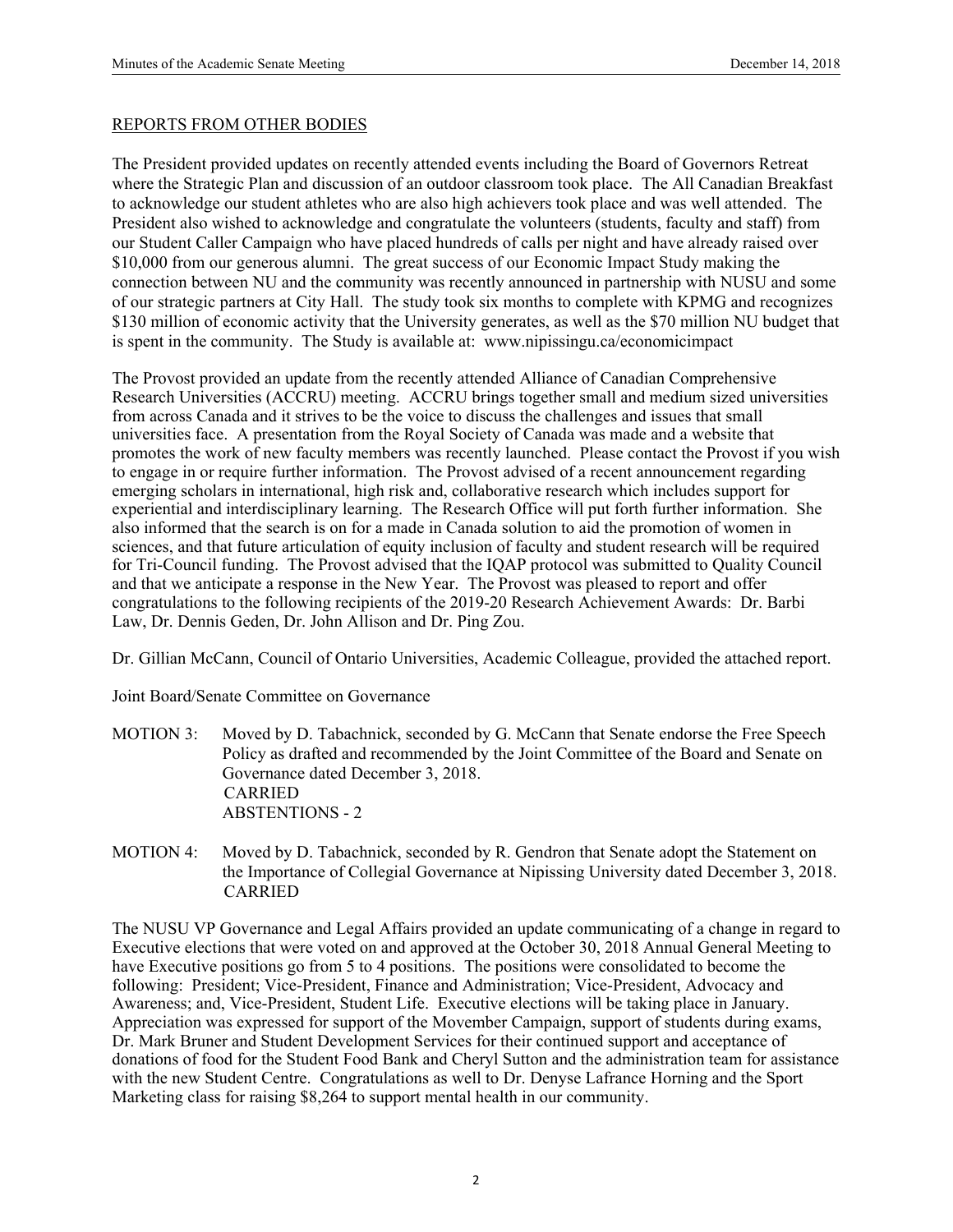The Indigenization Steering Committee met on November 30, 2018 and although quorum was not met, the pros and cons of the proposed structure for work of the Committee going forward was discussed and some excellent ideas were brought forth for incorporation into an Indigenization Strategy. The Committee will meet again in January and continue their work. Any questions or concerns may be addressed to the Chair, Dr. Cindy Peltier.

#### QUESTION PERIOD

In response to a question regarding the role of Senate in the upcoming search for the new Dean of Teaching position and the new academic hiring policy passed by the Board of Governors, the Provost advised that the same structure would be followed for both positions. The search committee for the Dean of Teaching will include four faculty members, one from each faculty, and one faculty member from the recent teaching award winners or teaching chairs. The policy makes no reference to members being elected by Senate. The Dean of Teaching election is of interest to all of the university.

Ongoing concerns were expressed for the need of a functioning website for the recruitment of students as well as the ability to use Google searches on the NU website. The President advised that patches and changes were made to provide information to students, but there are still some elements that need to be fixed. Please forward your concerns on to Kelly Brown, Manager of Marketing and External Relations. A comment was noted that the new staff directory was found to be very intuitive.

#### REPORTS OF STANDING COMMITTEES AND FACULTY OR UNIVERSITY COUNCILS

### **SENATE EXECUTIVE COMMITTEE**

MOTION 5: Moved by M. DeGagné, seconded by N. Colborne that Senate receive the Report of the Senate Executive Committee dated December 6, 2018. CARRIED

#### **ACADEMIC QUALITY ASSURANCE AND PLANNING COMMITTEE**

MOTION 6: Moved by A. Vainio-Mattila, seconded by K. Srigley that the Report of the Academic Quality Assurance and Planning Committee dated November 23, 2018, be received. **CARRIED** 

#### **UNDERGRADUATE STUDIES COMMITTEE**

MOTION 7: Moved by A. Vainio-Mattila, seconded by N. Colborne that the Report of the Undergraduate Studies Committee, dated October 30, 2018 be received. CARRIED

## **FACULTY OF ARTS AND SCIENCE**

#### **Aboriginal Advantage Program**

 MOTION 8: Moved by A. Vainio-Mattila, seconded by D. Goulard that Senate approve that the name of the Aboriginal Advantage Program to be changed to Indigenous Foundations Program. CARRIED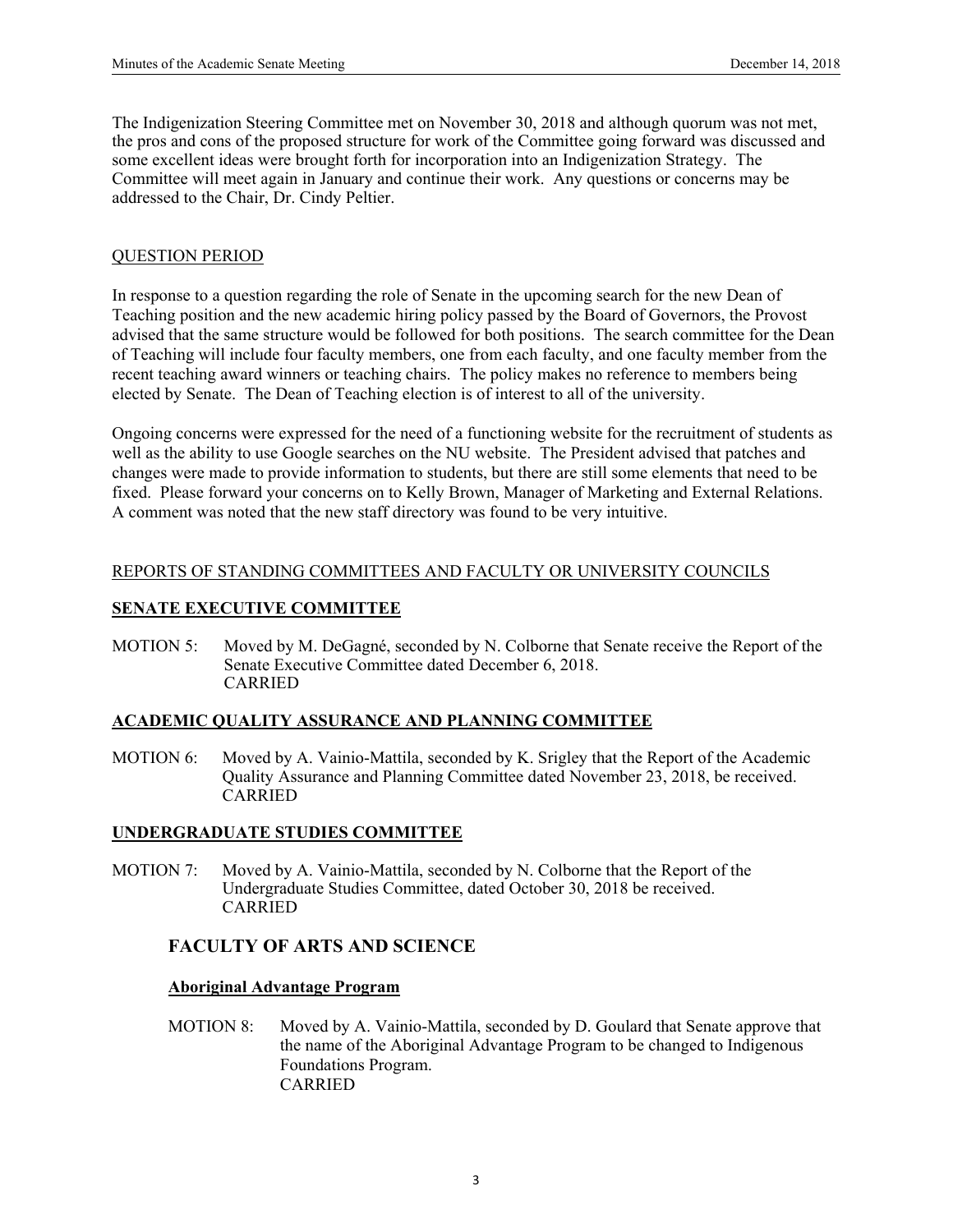#### **History**

| MOTION 9: Moved by A. Vainio-Mattila, seconded by D. Goulard that Senate approve |
|----------------------------------------------------------------------------------|
| Motions 10, 11 & 13 as outlined as an omnibus motion.                            |
| <b>CARRIED</b>                                                                   |

- MOTION 10: Moved by A. Vainio-Mattila, seconded by M. Litalien that Senate approve the creation of HIST 2206 W-A-R (Whiskey Alpha Romeo): An Introduction to War in the Modern Age as outlined in the attached template.
- MOTION 11: Moved by A. Vainio-Mattila, seconded by M. Litalien that Senate approve the creation of HIST 3007 History Travel Course as outlined in the attached template.
- MOTION 12: Moved by A. Vainio-Mattila, seconded by K. Srigley that Senate approve the creation of HIST 3565 Justice or Vengeance? Mass atrocity, war crimes, and perpetrator trials in historical perspective as outlined in the attached template. CARRIED

A question was raised whether this course would remain a 6-credit course. It was advised that the course would remain a 6-credit course as it consists of 36 contact hours and 36 experiential learning hours, which balances out the hours.

- MOTION 13: Moved by A. Vainio-Mattila, seconded by M. Litalien that Senate approve the creation of HIST 3806 Experiential Learning Course as outlined in the attached template.
- MOTION 14: Moved by A. Vainio-Mattila, seconded by G. McCann that Senate approve the revision of the course name and course description from HIST 1206: An Introduction to Genocide to HIST 1206: "Blood and Soil": An Introduction to the History of Genocide as outlined in the attached template. CARRIED

 A concern was raised that the course description in regards to genocide should also include reference to Turtle Island, state violence and colonialism. It was advised that the professor that teaches the course is an expert in European genocides and that reference to these subjects is included in other courses.

 A request for a friendly amendment was received and agreed to by the mover, seconder and the course instructor, to include reference to Turtle Island, state violence and colonialism in the HIST 1206: "Blood and Soil": An Introduction to the History of Genocide course description.

- MOTION 15: Moved by A. Vainio-Mattila, seconded by K. McCullough that Senate approve Motions 16, 17 & 18 as outlined as an omnibus motion. CARRIED
- MOTION 16: Moved by A. Vainio-Mattila, seconded by D. Goulard that Senate approve the revision of the course name and course description from HIST 3626 Interwar Europe: Fascism and the Radical Right, 1918-1945 to HIST 3626 Swastikas, Swords, and Symbols: The Fascist Phenomenon in Historical Perspective as outlined in the attached template.
- MOTION 17: Moved by A. Vainio-Mattila, seconded by D. Goulard that Senate approve the unbanking of HIST 4325: Oral History along with minor modifications to the course description and prerequisite as outlined in the attached template.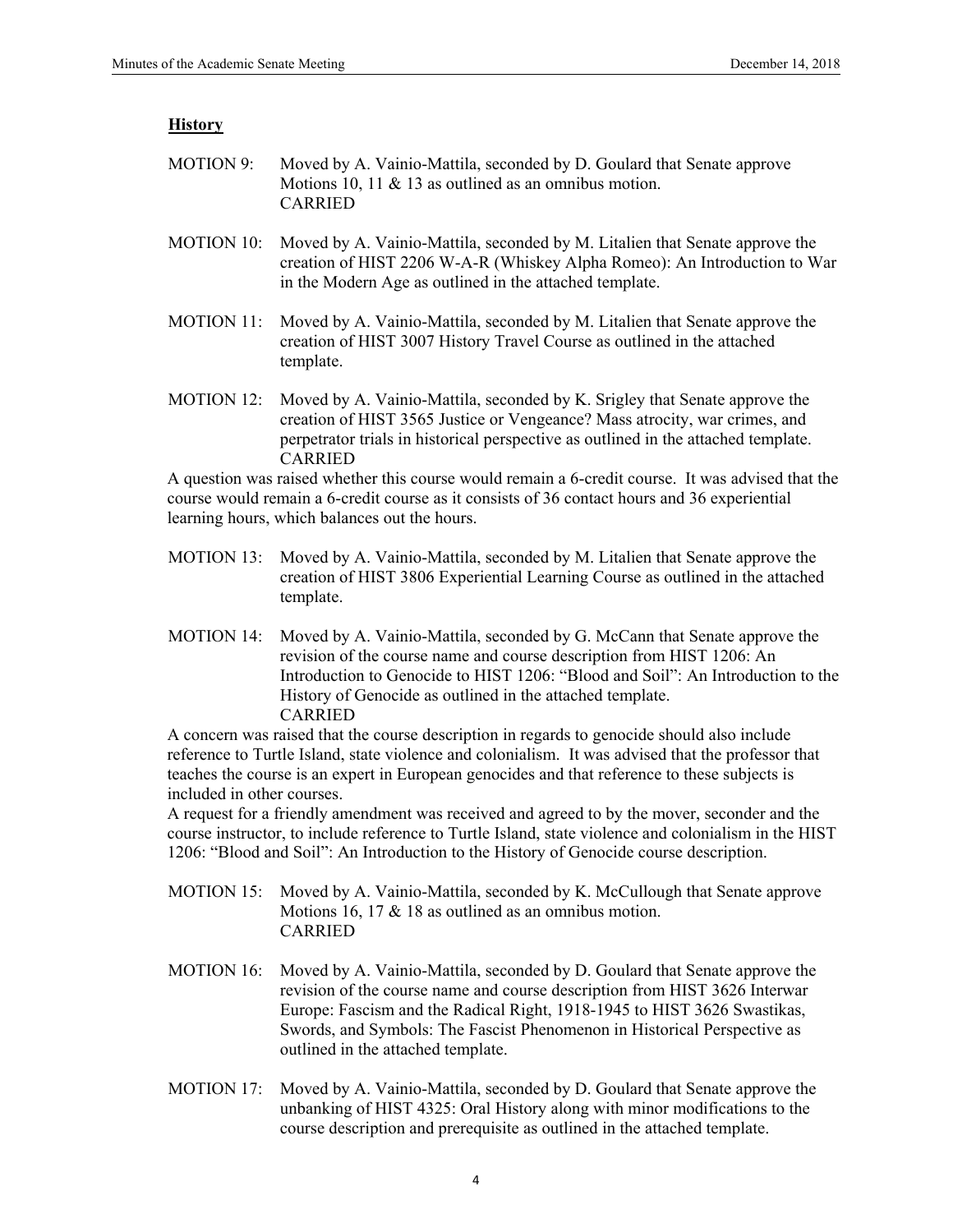| MOTION 18: | Moved by A. Vainio-Mattila, seconded by D. Goulard that Senate approve<br>changing the title of HIST 3355: History of Women in Canada to HIST 3355:<br>Topics in the History of Women and Gender in Canada, with accompanying<br>changes to the course description as outlined in the attached template. |
|------------|----------------------------------------------------------------------------------------------------------------------------------------------------------------------------------------------------------------------------------------------------------------------------------------------------------|
| MOTION 19: | Moved by A. Vainio-Mattila, seconded by H. Teixeira that Senate approve a<br>minor in the Study of State Violence (War, Atrocity, and Genocide – WAG) as<br>outlined in the attached template.                                                                                                           |

CARRIED

 MOTION 20: Moved by A. Vainio-Mattila, seconded by K. Srigley that Senate approve the creation of a Certificate in the Study of State Violence (War, Atrocity, and Genocide) as outlined in the attached template. CARRIED

#### **Psychology**

 MOTION 21: Moved by A. Vainio-Mattila, seconded by E. Dokis that Senate approve the addition of the following to the course description of PSYC 2715: "May be credited towards a Science course" as outlined in the attached template. CARRIED

#### **POLICIES**

- MOTION 22: Moved by A. Vainio-Mattila, seconded by C. Richardson that Senate approve the revisions to the Transfer Credit Policies. CARRIED
- MOTION 23: Moved by A. Vainio-Mattila, seconded by M. Sullivan that Senate approve the modification of the admission requirements for the BSc in Psychology. CARRIED
- MOTION 24: Moved by A. Vainio-Mattila, seconded by L. Kruk that Senate approve that the transfer credit policy for Mental Health and Addiction Worker diploma graduates into the Bachelor of Social Work (BSW). CARRIED

#### AMENDMENT OF BY-LAWS

MOTION 25: Moved by N. Colborne, seconded by H. Teixeira that the Senate By-Laws document, dated August 2018, be amended as attached. CARRIED

#### ELECTIONS

 Elect three (3) tenured faculty members, from the Faculty of Arts and Science, to be elected by Senate for the Committee for the Search/Appointment/Reappointment of the Dean of Arts and Science. TABLED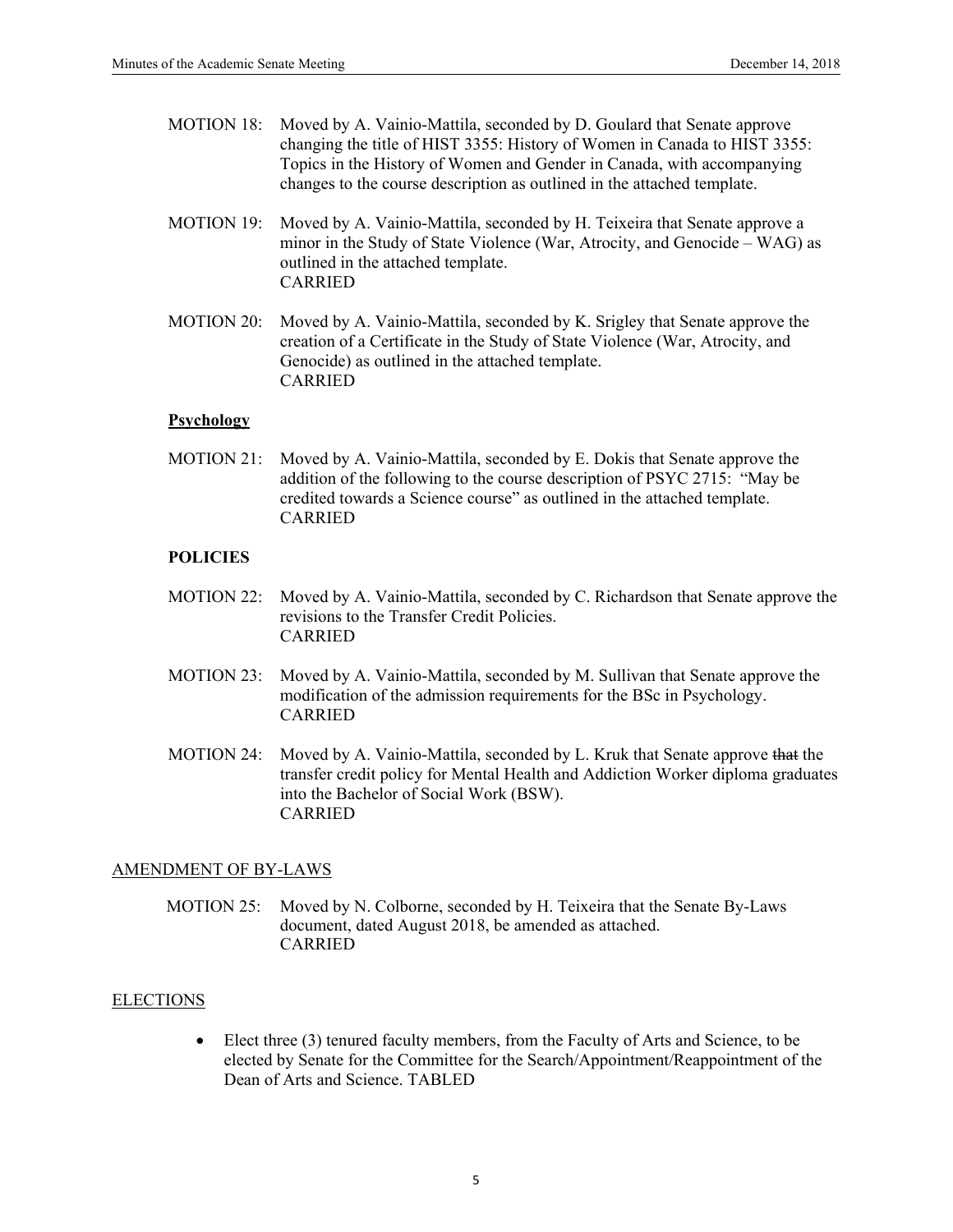Elect one (1) faculty member, from a Faculty other than the Faculty of Arts and Science, to be elected by Senate for the Committee for the Search/Appointment/Reappointment of the Dean of Arts and Science. TABLED

Following a lengthy discussion the following Motion was proposed:

- MOTION 26: Moved by N. Colborne, seconded by L. Kruk that due to a change in the process of hiring Senior Academics that Senate approve a Motion to post-pone the above two elections for the Search/Appointment/Reappointment of the Dean of Arts and Science to the January 11, 2019 Senate meeting. CARRIED
	- Elect one (1) Senator, external to the School of Social Work, to be elected by Senate for the Director review process for the School of Social Work. **L. Chen - ACCLAIMED**
	- Elect one (1) faculty member, for the Research Council, who represents the SSHRC discipline for a two (2) year term (replacement required as the faculty member elected at the November 9, 2018 Senate meeting rescinded their nomination).

# **B. Law - ACCLAIMED**

• Elect one (1) faculty member, for the Research Council, for a two (2) year term. **C. Peltier – ACCLAIMED** *(RESCINDED)* **K. Srigley – ACCLAIMED** 

#### NEW BUSINESS

- Notice of Motion that the Strategic Research Plan (DRAFT 30 November, 2018) be received.
- MOTION 27: Moved by M. DeGagné, seconded by R. Gendron that Senate move in camera to bring forward three new names to be added to the ongoing Senate List for consideration to receive an honorary degree. CARRIED

#### ADJOURNMENT

Senate was adjourned at 4:00 p.m.

 $\bigcup_{\mathcal{M}}$ 

M. DeGagné (Chair) S. Landriault (Senate Secretary)